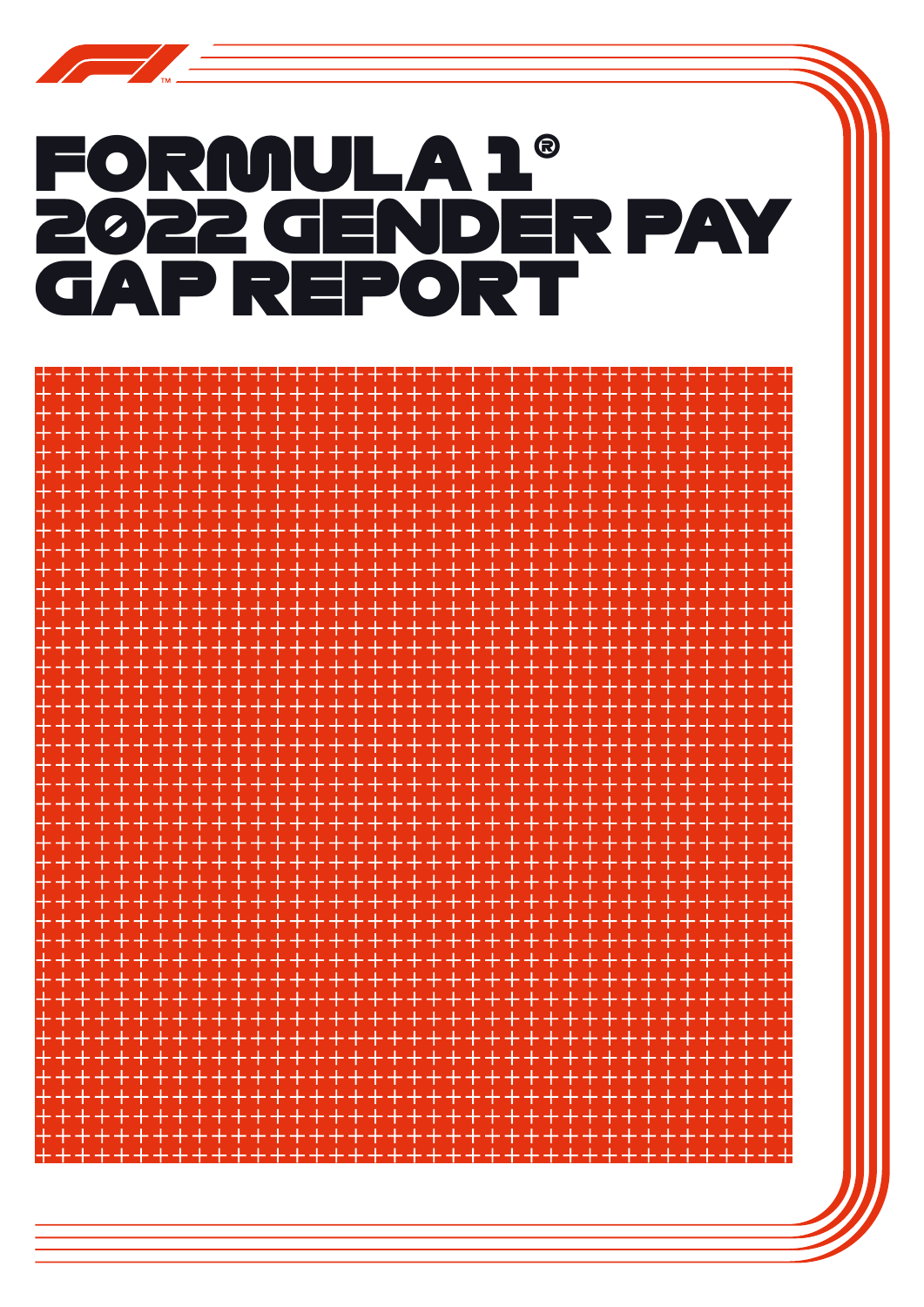

## **We are committed to building a more diverse and inclusive sport, breaking down barriers and encouraging people from all backgrounds to get involved in our sport, as we aim to create a diverse Formula 1**® **that reflects the world in which we race.**

In 2019 we set out a comprehensive plan to improve diversity in our sport alongside detailed plans to become more sustainable and leave a positive legacy in all the communities we race in. Since 2019 we have made strong progress against our plans and will continue to push forward in the months and years ahead.

In the area of diversity and inclusion our focus is on:

- Promoting diversity in our own workplace
- With the teams, increasing diversity across the paddock
- Continuing to address gender pay gap
- Increasing access and support for STEM education opportunities
- Improving access for underrepresented groups in all roles in Formula 1®

## **CLOSING THE GENDER PAY GAP CONTINUES TO BE A KEY PRIORITY FOR THE FORMULA 1**®**, AND WE ARE MAKING GOOD PROGRESS**



This graphic shows the percentage of men and women permanently employed at Formula 1®. We are delighted to see a positive uplift of 2.4% in representation of females since 2018 within F1®.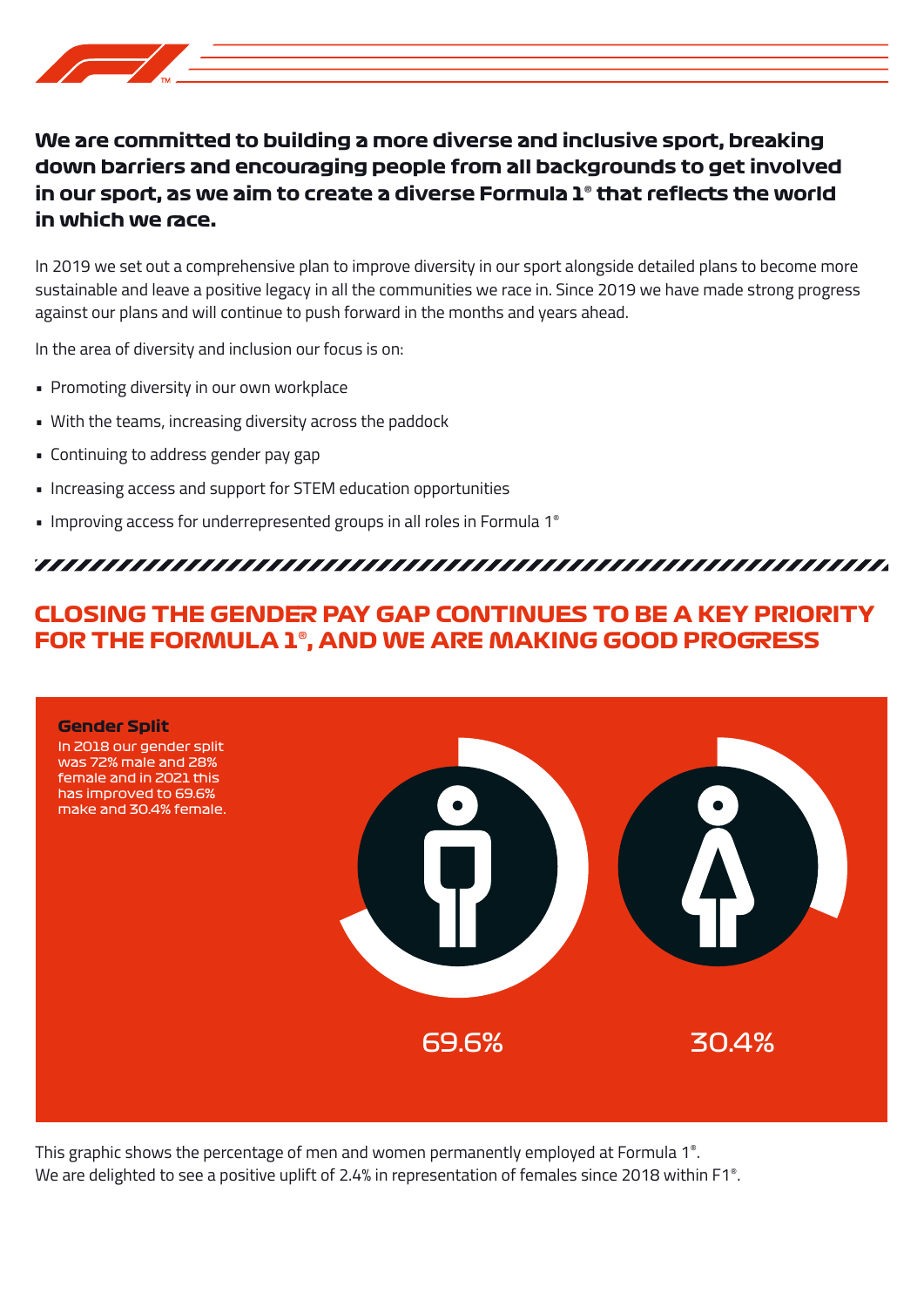



This graphic shows the percentage of men and women in each pay quartile, and the variance between 2018 and 2021. Quartiles are calculated by setting out the rates of pay for each employee across Formula 1<sup>®</sup> from lowest to highest, before splitting that list into four equal-sized groups and calculating the percentage of males and females in each. We are delighted to report a significant percentage increase in our female representation across three of the four quartiles; with a 2.3% increase in women in the lower middle quartile since 2018, a 10.7% increase in upper middle since 2018 and a 4% increase in the top quartile since 2018, thus highlighting significant improvements across a three-year period of reporting.

#### **Actual Gender Pay Gap**

last two years is significant within our industry. Our mean gap over a two year period 2017 – 2021 has gone from +51.9% to +19.1% and our median has shifted from +26.7% in 2017 to +11.95% in 2021.



The graphic shows our overall mean and median gender pay gap based on hourly rates of pay as of the snapshot date of 5th April 2021.

**We will remain focused on this important issue and we are confident in the actions we are taking to improve female representation in our business and look forward to reporting further progress in the coming years.**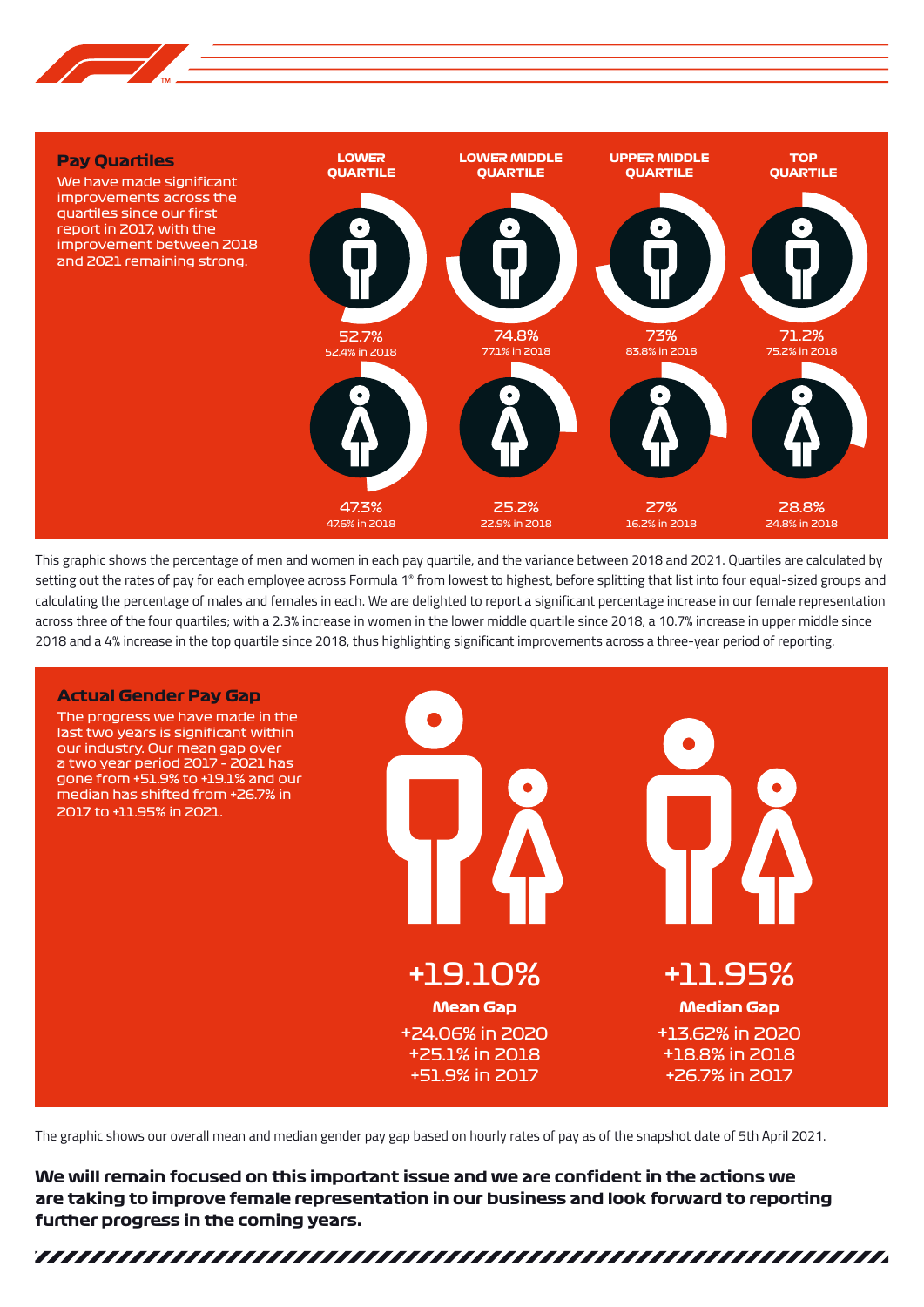

### **We are pleased with the progress we are making across the organisation to increase diversity and access to careers in our sport**

- In 2020 we announced plans to increase opportunities for underrepresented groups within our business and have been pleased to confirm that scholarships, apprenticeships, and internships have been rolled out since that time
- For our **scholarship programme,** started with £1 million of funding by our former CEO Chase Carey in 2020, we have already successfully supported ten students, who have begun placements in their undergraduate and postgraduate engineering degrees at leading universities in the UK and Italy
- The programme has been extended for a further four years, enabling scholarships to be offered to ten more students each year from 2022 to 2025 (inclusive)



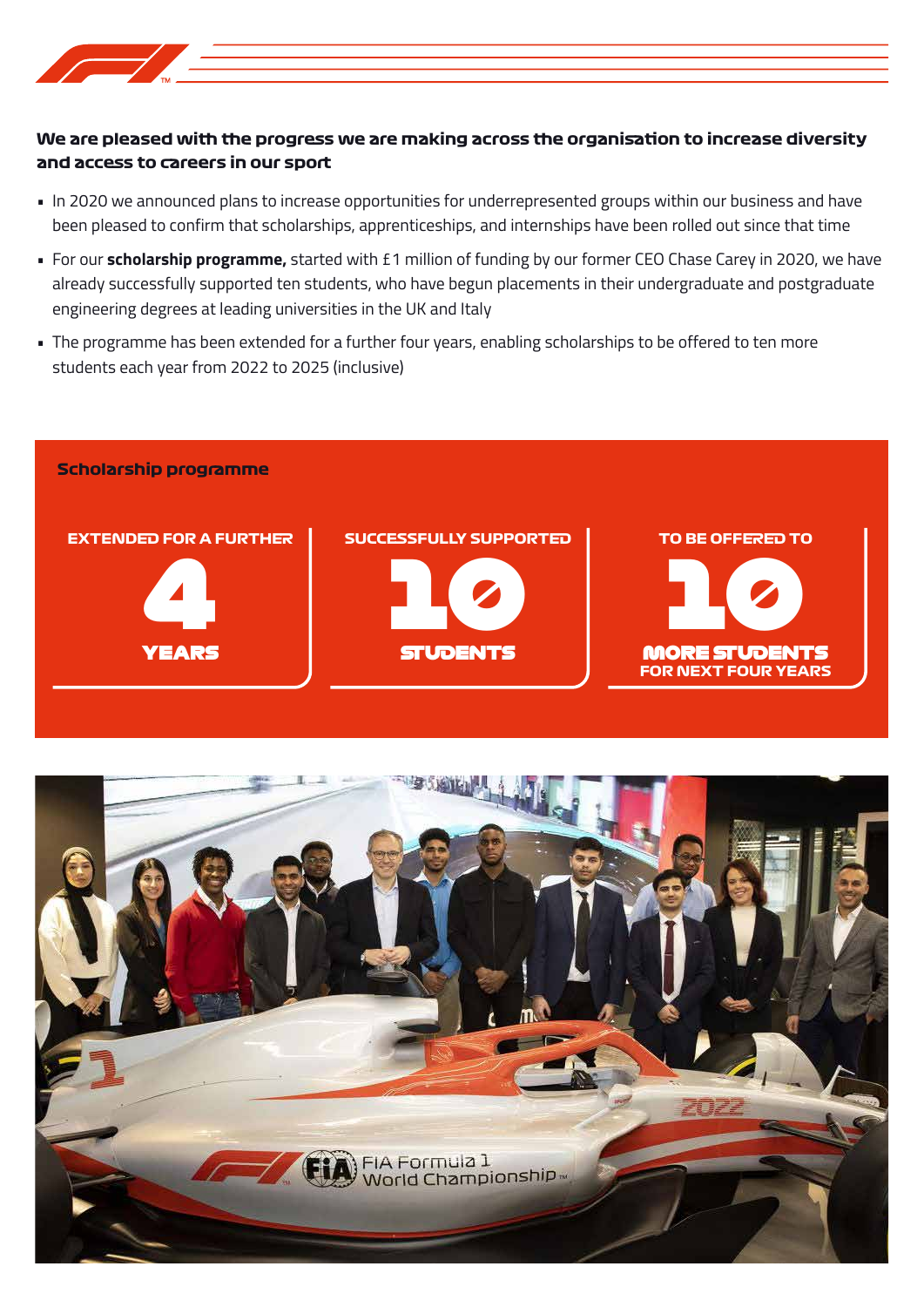

## **Alongside this:**

• Since 2019, each year we have welcomed the **W Series to the Formula 1® calendar** showcasing the incredible talent of the female drivers in the series to our audiences around the world. We believe it is incredibly important to give everyone the chance to reach the highest levels of our sport and their partnership with Formula 1® next season shows our determination and commitment to showcase their exciting series and the importance of building greater diversity across the sport



• Formula 1® has also teamed up with **Motorsport UK's Girls on Track programme** to host a series of inspirational talks with the women of F1®, to inspire others and show what it's like to work in a global international sport. Over 11 nights in February 2021, women working across F1 took part in virtual webinars over Zoom, giving advice and insight on their roles in the sport and taking questions about their experiences from the viewing audience. Throughout the series there were talks from women working in digital, IT, legal, procurement, marketing, race promotion, sponsorship, media rights, TV and hospitality covering every aspect of the business





## Meet the Women of Formula 1<sup>®</sup>

Join us for a Zoom Call like no other

How would you like the chance to meet the women behind the world's greatest racing spectacle? Motorsport UK's Girls on Track Programme and F1 are hosting a series of inspirational Zoom webinars with women who work in the pinnacle of motorsport.

We'd love you to join us.

The webinars will cover almost every area of F1. You can register for up to 11 different sessions in February 2021 with women working in everything from Race Promotion to TV Production, Studio Management to Legal Counsel.

Once you've registered, you'll be able to propose questions for the speakers, and find out everything you've always wanted to know about working in F1.

Don't miss this. Register today.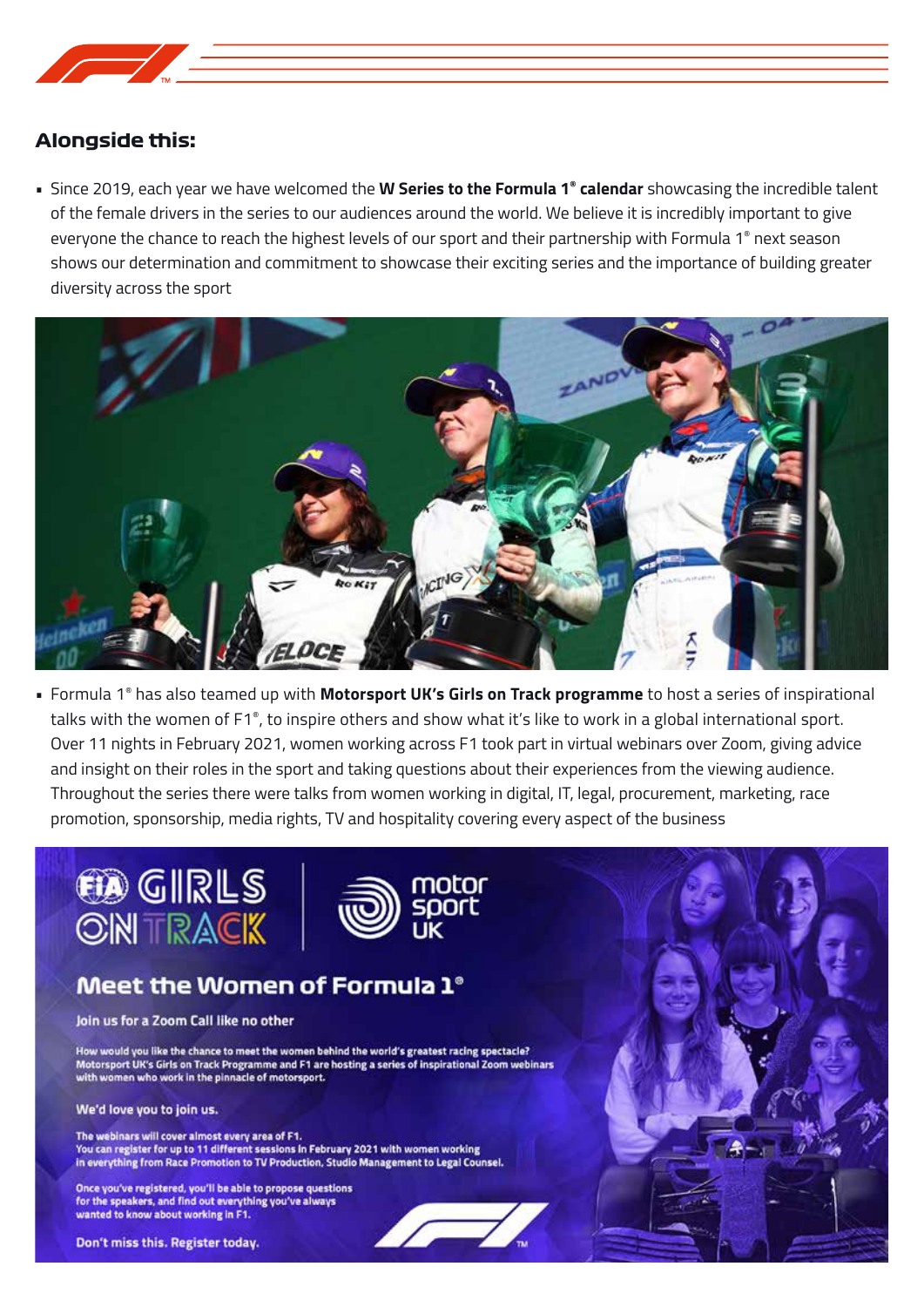

• We have continued to work hard to encourage younger generations of girls and boys to pursue careers in STEM through our highly successful **F1® in Schools programme** of which has a long history of investing in engaging programmes that inspire young people to follow exciting career paths in Science, Technology, Engineering and Mathematics (STEM). Ahead of the first ever Miami Grand Prix, which takes place 6-8 May 2022, F1 in Schools has launched in the City of Miami Gardens, with the Seek Foundation.



• In Esports we have put in place **Dedicated Women's Wildcard slots** into F1® Esports Series and confirmed two female drivers in the 2020 China Championship weekly league races. In our Virtual Grand Prix<sup>™</sup> we secured our first ever female driver